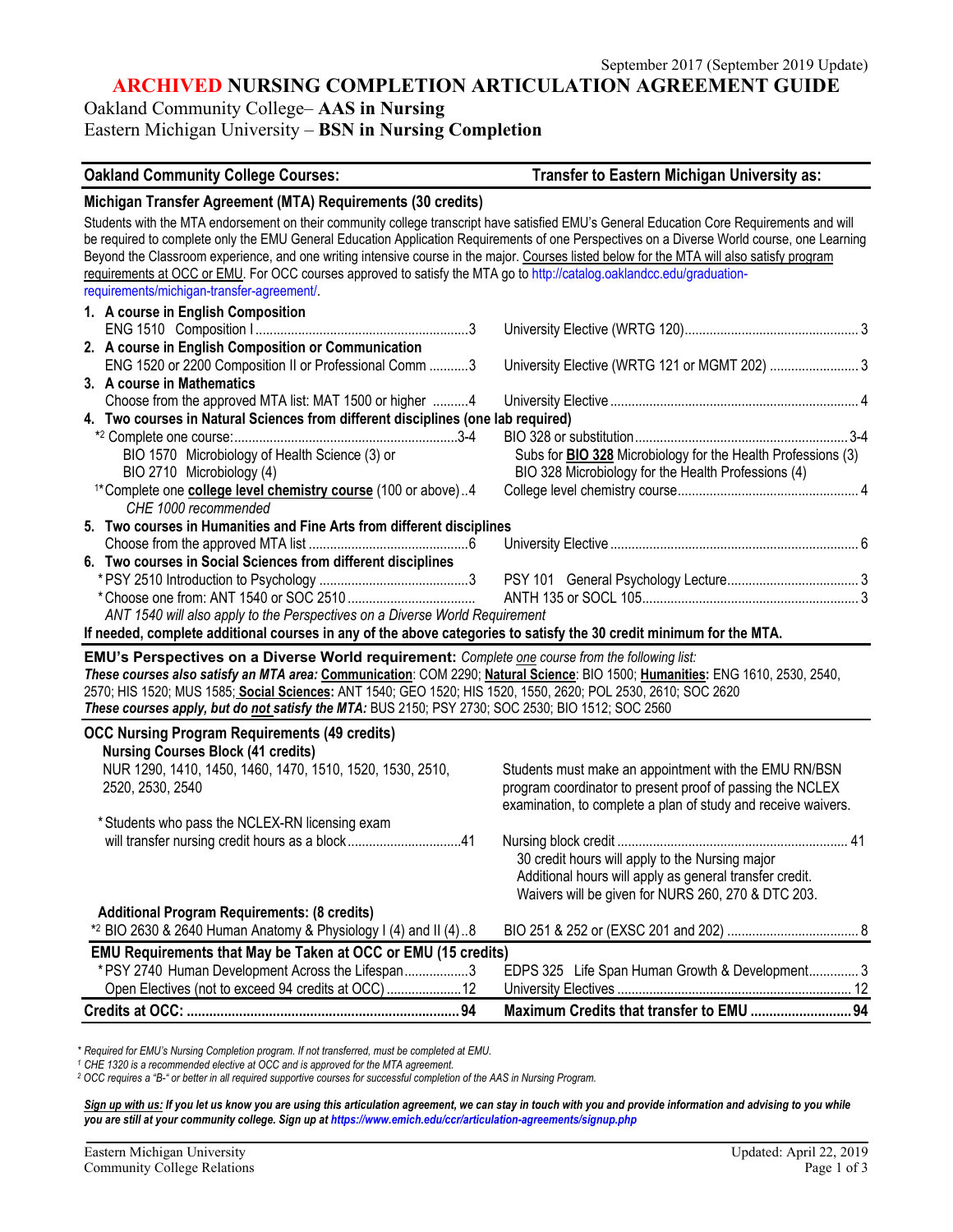**ARCHIVED NURSING COMPLETION ARTICULATION AGREEMENT GUIDE**

Oakland Community College– **AAS in Nursing**

Eastern Michigan University – **BSN in Nursing Completion**

# **Completion of the Nursing Program at EMU**

# **Major Requirements (30 credits)**

| NURS 221 Health Assessment for RNs3                                  |
|----------------------------------------------------------------------|
| NURS 265 R.N. Essentials of Prof Nursing Practice I  3               |
| NURS 300W Reading and Writing in Nursing Studies  3                  |
| <sup>1</sup> NURS 365W R.N. Essentials of Prof Nursing Practice II.3 |
| NURS 374 Nursing Research Concepts for Practice3                     |
| NURS 453 Community-based Nursing for RNs 3                           |
| NURS 465 R.N. Essentials of Prof Nursing Practice III .3             |
| <sup>2</sup> NURS 483L4 RN to BSN Population Focused Capstone 3      |
|                                                                      |
| <b>Consult Nursing Completion Advisor for suggested courses</b>      |

**Note:** If sufficient credits hours are not transferred, additional credits must be completed at EMU to reach the minimum of 124 credit hours required to graduate.

The Nursing Completion Program is offered on-line. Contact the BSN Completion program coordinator for more information.

**Suggested Sequence for completing the program:**

| <b>Semester 1</b><br>(6 credits)<br>NURS 300WReading and Writing in Nursing Studies3<br>NURS 221 Health Assessment for RN's 3                                          |
|------------------------------------------------------------------------------------------------------------------------------------------------------------------------|
| <b>Semester 2</b><br>(6 credits)<br>NURS 265 R.N. Essentials of Prof Nursing Practice I 3                                                                              |
| <b>Semester 3</b><br>$(6 \text{ credits})$<br>NURS 374 Nursing Research Concepts for Practice  3<br><sup>1</sup> NURS 365WR.N. Essentials of Prof Nursing Practice II3 |
| *Semester 4<br>$(6 \text{ credits})$<br>NURS 465 R.N. Essentials of Prof Nursing Practice III3                                                                         |
| *Semester 5<br>(6 credits)<br>NURS 453 Community-based Nursing for RNs 3<br><sup>2</sup> NURS 483L4 RN to BSN Population Focused Capstone 3                            |

**\*Semesters 4 and 5 may be switched in the sequence.**

**Note:** All coursework for this degree must be completed within six years of taking the first 200 level NURS course at EMU

*<sup>1</sup> Satisfies EMU's Writing Intensive General Education Application requirement*

*<sup>2</sup> Satisfies EMU's Learning Beyond the Classroom General Education Application requirement*